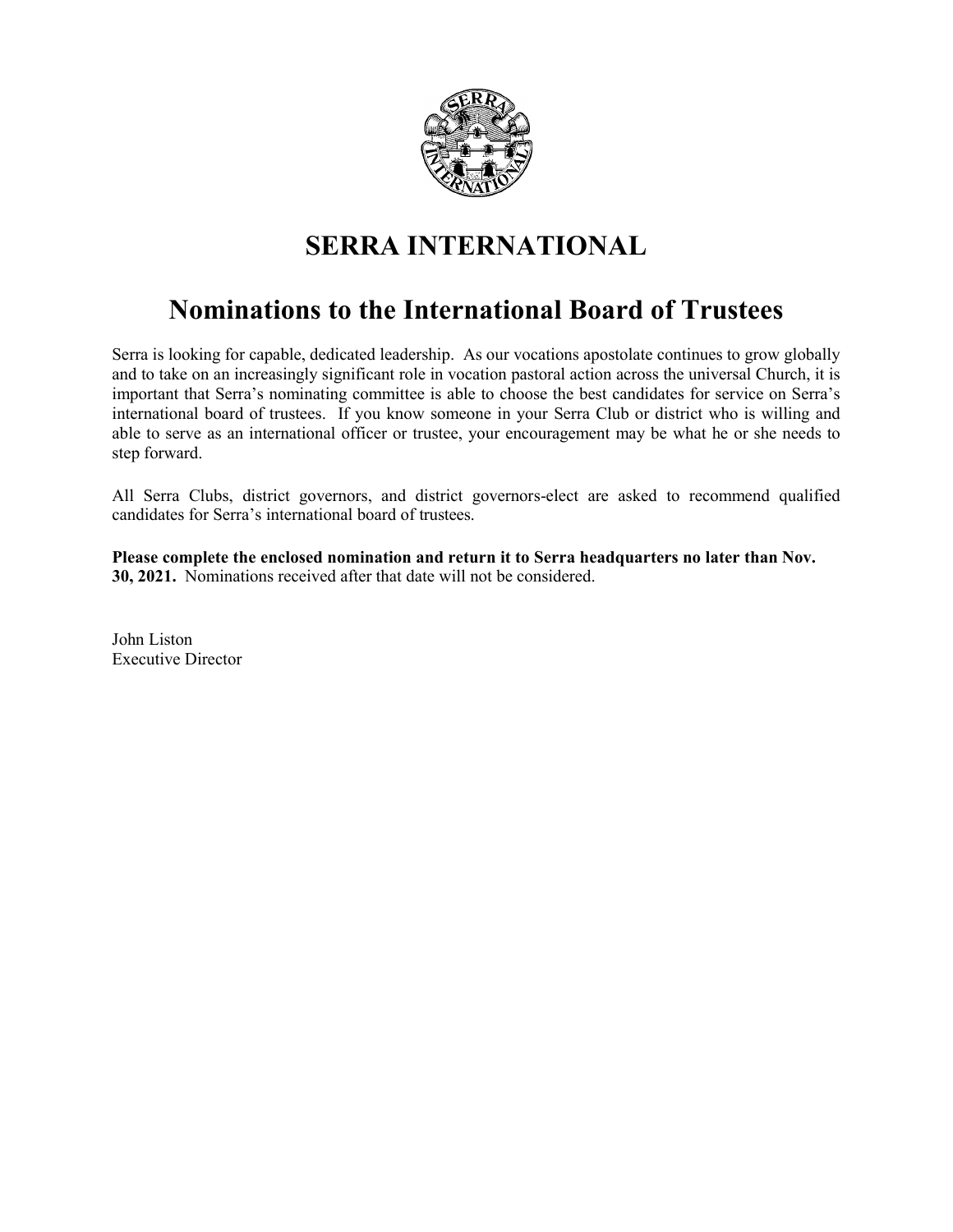# **SERRA INTERNATIONAL Board of Trustees Nomination**

All nominations must be returned by **Nov. 30, 2021** to Serra headquarters at:

333 W Wacker Dr, Suite 500 Chicago IL 60606 U.S.A. Telephone: 1-312-419-7411 jliston@serrainternational.org

#### **The following Serran is nominated for the 2022-2023 International Board of Trustees:**

| Name of Nominee: <u>Name of Nominee:</u> Name of Nominee: Name of Nominee: Name of Nominee: Name of Nominee: Name of Nominee: Name of Nominee: Name of Nominee: Name of Nominee: Name of Nominee: Name of Nominee: Name of Nominee |  |  |
|------------------------------------------------------------------------------------------------------------------------------------------------------------------------------------------------------------------------------------|--|--|
|                                                                                                                                                                                                                                    |  |  |
| State or Province: Postal Code: Country: Country:                                                                                                                                                                                  |  |  |
|                                                                                                                                                                                                                                    |  |  |
|                                                                                                                                                                                                                                    |  |  |
|                                                                                                                                                                                                                                    |  |  |
|                                                                                                                                                                                                                                    |  |  |
|                                                                                                                                                                                                                                    |  |  |
|                                                                                                                                                                                                                                    |  |  |
|                                                                                                                                                                                                                                    |  |  |
|                                                                                                                                                                                                                                    |  |  |
|                                                                                                                                                                                                                                    |  |  |
|                                                                                                                                                                                                                                    |  |  |
|                                                                                                                                                                                                                                    |  |  |
|                                                                                                                                                                                                                                    |  |  |
|                                                                                                                                                                                                                                    |  |  |
|                                                                                                                                                                                                                                    |  |  |
|                                                                                                                                                                                                                                    |  |  |